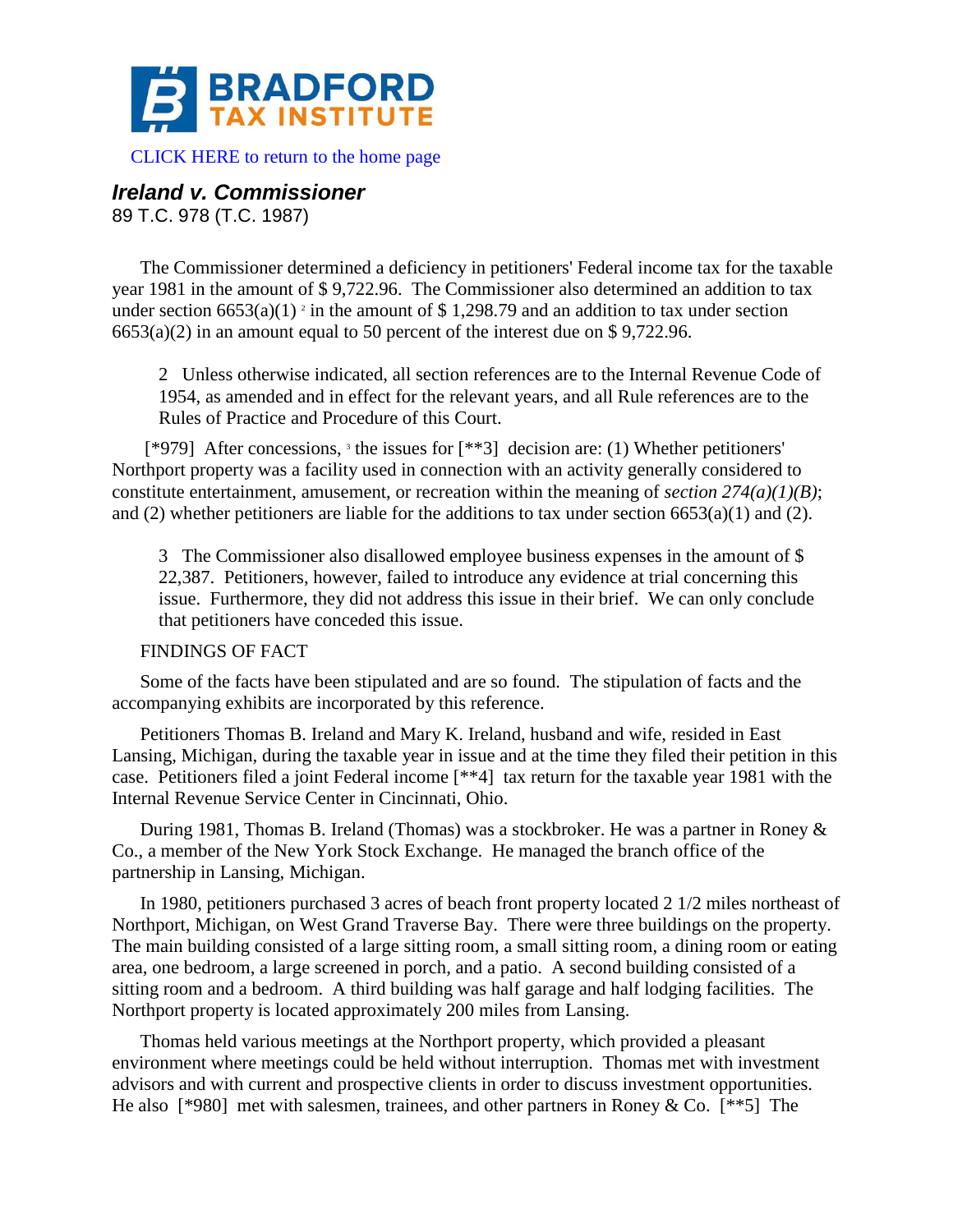meetings typically lasted several days. On occasion, the families of the business associates accompanied them. Petitioners and their family did not take a vacation at the Northport property nor use it as a residence.

On their Federal income tax return for the taxable year 1981, petitioners claimed a depreciation deduction with respect to the Northport property. In the statutory notice of deficiency, the Commissioner disallowed the deduction and also determined that petitioners were liable for the additions to tax under section  $6653(a)(1)$  and (2).

### **OPINION**

Petitioners contend that the depreciation claimed with respect to the Northport property was an ordinary and necessary business expense. They argue that the Northport property was used primarily for business purposes and was not used in connection with entertainment. Respondent contends that even if the depreciation claimed was an ordinary and necessary business expense, the Northport property was a facility used in connection with entertainment within the meaning of *section 274(a)(1)(B)*, which forecloses the allowance of the depreciation deduction in any event. <sup>4</sup> Specifically, respondent contends that the presence of [\*\*6] the families of the business associates of Thomas indicates that the Northport property was used in connection with entertainment. Petitioners bear the burden of proof. Rule 142(a).

4 See *sec. 1.274-2(b)(2)(i), Income Tax Regs.*

We need not address the contention of petitioners that the depreciation claimed with respect to the Northport property was an ordinary and necessary business expense under the authority of Heineman v. Commissioner, 82 T.C. 538 (1984), <sup>5</sup> because we find that petitioners have not established that the Northport property was not used in connection with entertainment as defined in *section 274(a)(1)(B)*.

5 *Sec. 274(a)(1)(B)* was not at issue in *Heineman v. Commissioner, 82 T.C. 538 (1984)*.

[\*981] *Section 274(a)(1)(B)* as amended by section 361 of the Revenue Act of 1978, [\*\*7] Pub. L. 95-600, 92 Stat. 2847,  $\epsilon$  and applicable to the taxable year at issue provides as follows:

(1) In general. -- No deduction otherwise allowable under this chapter shall be allowed for any item --

#### \* \* \* \*

(B) Facility. -- With respect to a facility used in connection with an activity referred to in subparagraph (A).

The activity referred to in subparagraph (A) is "an activity which is of a type generally considered to constitute entertainment, amusement, or recreation."

6 For items paid or incurred after Dec. 31, 1978, in taxable years ending after such date. Revenue Act of 1978, Pub. L. 95-600, sec. 361(c), 92 Stat. 2847.

As can readily be seen from the language used in *section 274* before the changes made in 1978, those changes were intended to substantially restrict the deductibility of expenses in connection with a facility used to any extent for entertainment. Prior to 1978, *section 274(a)(1)(B)* provided that: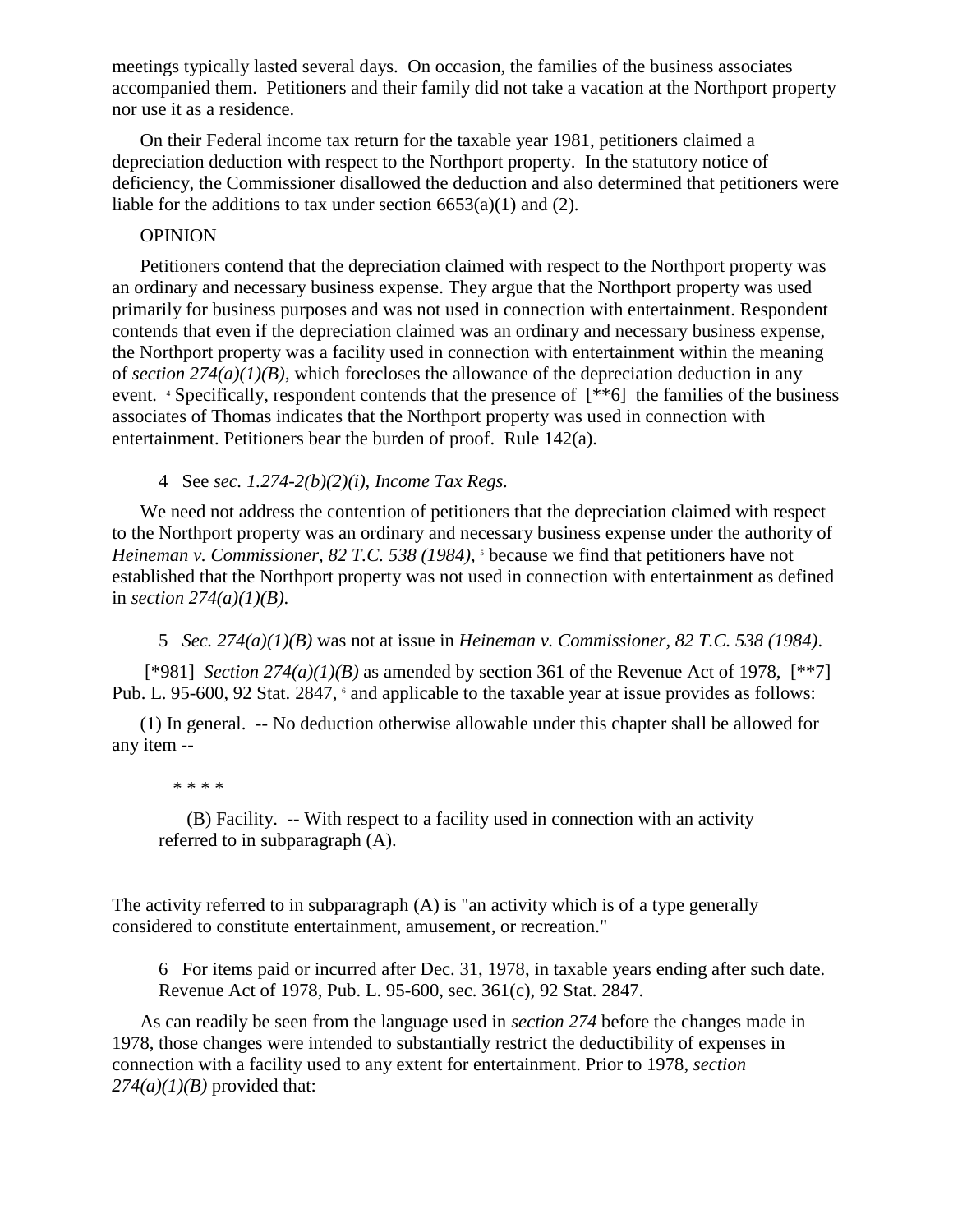(1) In general. -- No deduction otherwise allowable under this chapter shall be allowed [\*\*8] for any item --

\* \* \* \*

(B) Facility. -- With respect to a facility used in connection with an activity referred to in subparagraph (A), *unless the taxpayer establishes that the facility was used primarily for the furtherance of the taxpayer's trade or business and that the item was directly related to the active conduct of such trade or business*, [Emphasis added.]

The emphasized portion of *section 274(a)(1)(B)* was deleted by the 1978 amendment with the consequence that both the primary use of the facility, and the degree of the connection between the expense incurred thereon and the taxpayer's business, are no longer relevant. The amendment clearly indicates that *section 274(a)(1)(B)* disallows all expenses with respect to a facility if the facility is used to any extent for entertainment.<sup>7</sup>

7 See *Security Associates Agency Insurance Corp. v. Commissioner, T.C. Memo. 1987- 317*.

The term "facility" is not defined in the statute. The legislative history reveals that the term [\*\*9] "facility" "includes any item of real or personal property which is owned, rented, or used by a taxpayer in conjunction or connection [\*982] with an entertainment activity." It includes such items as "yachts, hunting lodges, fishing camps, swimming pools, tennis courts, and bowling alleys. Facilities also may include airplanes, automobiles, hotel suites, apartments, and houses (such as beach cottages and ski lodges) located in recreational areas." However, the deductibility of expenses relating to the property is not affected unless the property is used in connection with entertainment. H. Rept. 95-1800 (Conf.) (1978), 1978-3 C.B. (Vol. 1) 521, 583- 584; S. Rept. 95-1263 (1978), 1978-3 C.B. (Vol. 1) 315, 472-473. Petitioners contend that the depreciation deduction claimed with respect to the Northport property should not be affected because the property was not used in connection with entertainment.

*Section 1.274-2(b)(1), Income Tax Regs.*, defines "entertainment" as follows:

(b) *Definitions* -- (1) *Entertainment defined* -- (i) *In general*. For purposes of this section, the term "entertainment" means any activity [\*\*10] which is of a type generally considered to constitute entertainment, amusement, or recreation, such as entertaining at night clubs, cocktail lounges, theaters, country clubs, golf and athletic clubs, sporting events, and on hunting, fishing, vacation and similar trips, including such activity relating solely to the taxpayer or the taxpayer's family. \* \* \*

(ii) *Objective test*. An objective test shall be used to determine whether an activity is of a type generally considered to constitute entertainment. Thus, if an activity is generally considered to be entertainment, it will constitute entertainment for purposes of this section and *section 274(a)* regardless of whether the expenditure can also be described otherwise, and even though the expenditure relates to the taxpayer alone.  $8 * * *$ 

8 The regulation also provides that in applying this test the taxpayer's trade or business shall be considered. Thus, although attending a theatrical performance would generally be considered entertainment, it would not be so considered in the case of a professional theater critic, attending in his professional capacity. Similarly, if a manufacturer of dresses conducts a fashion show to introduce his products to a group of store buyers, the show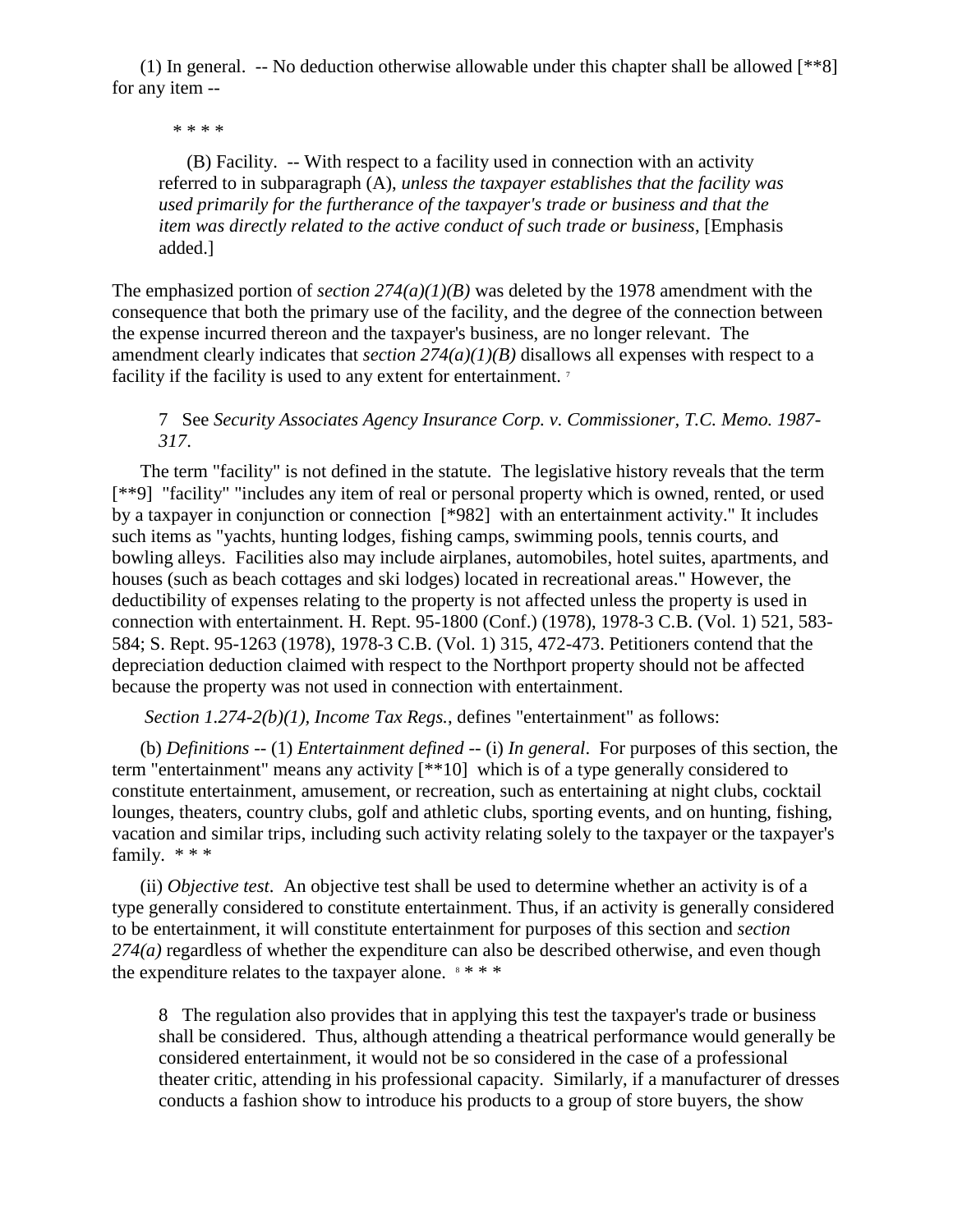would not be generally considered to constitute entertainment. However, if an appliance distributor conducts a fashion show for the wives of his retailers, the fashion show would be generally considered to constitute entertainment. *Sec. 1.274-2(b)(1)(ii), Income Tax Regs.*

See *Walliser v. Commissioner, 72 T.C. 433, 439 (1979)*, wherein we found this regulation to be squarely based on the language of the legislative history of *sec. 274*. See also H. Rept. 1447, 87th Cong., 2d Sess. (1962), *1962-3 C.B. 405, 424*; S. Rept. 1881, 87th Cong., 2d Sess. (1962), *1962-3 C.B. 707, 733-734*.

[\*\*11] We must decide, therefore, whether the Northport property, a facility within the meaning of the statute, was used in connection with an activity which under an objective standard would be considered to constitute entertainment.

[\*983] Thomas held various meetings at the Northport property. He met with investment advisors and with current and prospective clients in order to discuss investment opportunities. He also met with salesmen, trainees, and other partners in Roney & Co. Under an objective standard, these activities would not be considered to constitute entertainment. However, on occasion, the families of the individuals attending the meetings accompanied them and we seriously doubt that the family members attended the business meetings. Although it was not developed in the record what activities the family members engaged in while they were at the Northport property, we simply point out that this was 3 acres of beach front property. It was also not developed in the record whether the family members spent the night. However, the meetings typically lasted for several days and there were lodging facilities. If family members accompanied the individuals attending these [\*\*12] meetings, we think it follows that they spent the night. Under an objective standard, these outings appear to be in effect vacation trips for the family members of the business associates of Thomas. Therefore, petitioners have failed to establish that the Northport property was not used in connection with entertainment as defined in *section 274(a)(1)(B)*.

Petitioners contend that the amount of use of the Northport property by family members of business associates of Thomas was insignificant. However, petitioners offered no evidence as to how many family members accompanied the business associates or on how many occasions family members accompanied the business associates. In short, petitioners failed to establish that the use of the Northport property by family members of the business associates of Thomas was insignificant. In any event, the 1978 amendment indicates that any use of the facility, no matter how small, in connection with entertainment is fatal to the claimed deduction. <sup>9</sup> *Section 274(a)(1)(B)*, as amended, operates as an absolute bar. *Harrigan Lumber Co. v. Commissioner, 88 T.C. 1562, 1564 (1987)*, on appeal (11th Cir., Sept. 21, 1987). [\*\*13]

#### 9 See *Security Associates Agency Insurance Corp. v. Commissioner, supra.*

The legislative history accompanying the 1978 amendment in its discussion of the law as it existed prior to the [\*984] amendment states that a facility is not considered to be an entertainment facility if it is used only incidentally during a taxable year in connection with entertainment, and that use is insubstantial in relation to its business use. However, the explanation of the amended provision, which sets forth exceptions, does not mention the incidental use exception. See H. Rept. 95-1800 (Conf.), *supra*, 1978-3 C.B. (Vol. 1) at 582-585; S. Rept. 95-1263, *supra*, 1978-3 C.B. (Vol. 1) at 470-474. Congress recognized that "some legitimate business expenses may be incurred with respect to entertainment facilities" but determined that "such expenses should be disallowed as business deductions" in order to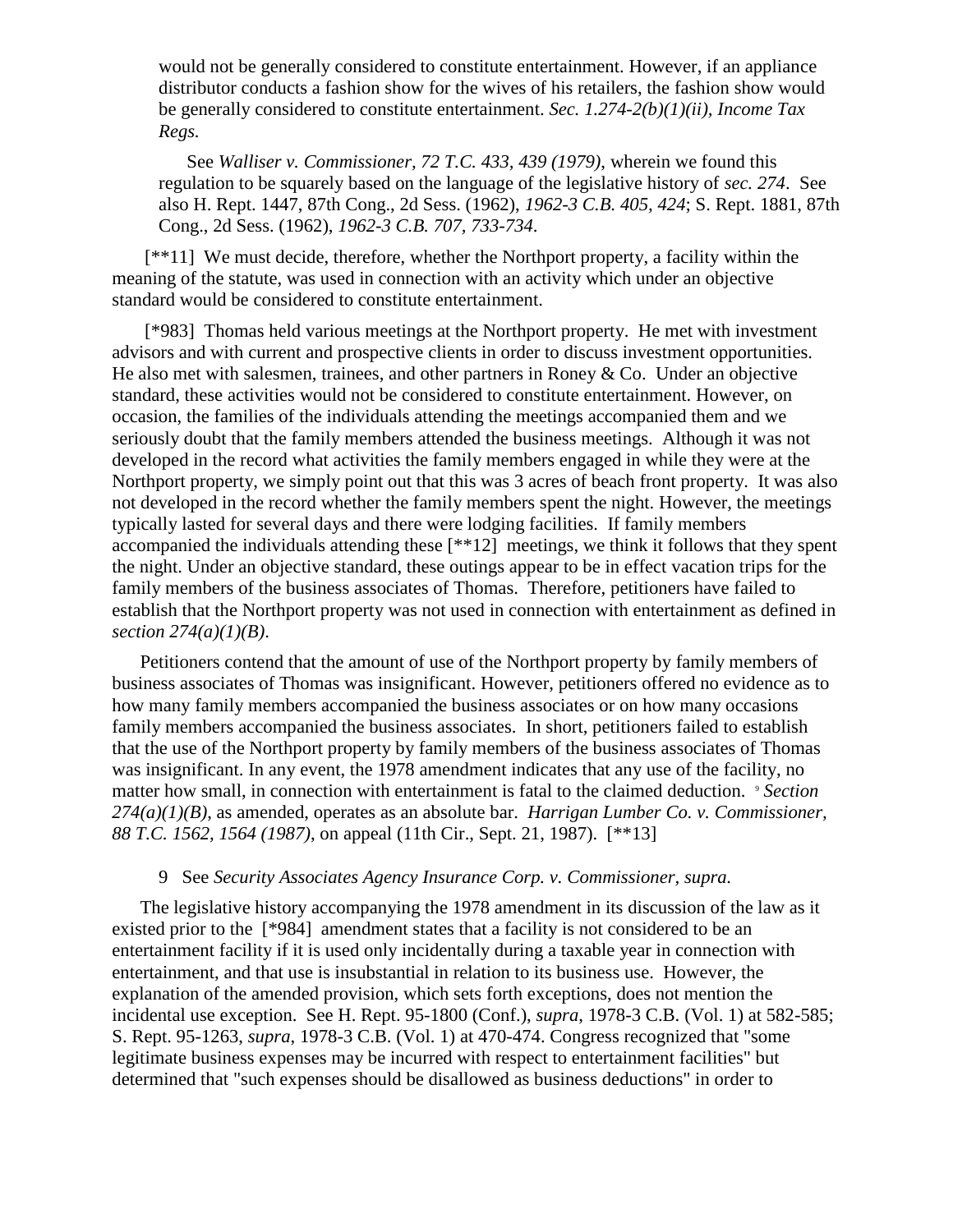discourage the "significant opportunities [\*\*14] for abuse" presented by entertainment facilities. S. Rept. 95-1263 *supra*, 1978-3 C.B. (Vol. 1) at 472.

Under prior law, the incidental use exception was found in *section 1.274-2(e)(2)(ii), Income Tax Regs.*, which provided that "A facility used only incidentally during a taxable year in connection with entertainment, if such use is insubstantial, will not be considered a 'facility used in connection with entertainment.'" However, *section 1.274-2(e), Income Tax Regs.*, was subsequently amended to conform the regulation to the amendments made to *section 274(a)* by section 361 of Revenue Act of 1978, Pub. L. 95-600, 92 Stat. 2847, and section 103(a)(10) of the Technical Corrections Act of 1979, Pub. L. 96-222, 94 Stat. 212. See *T.D. 8051*, *1985-2 C.B. 88* (approved August 5, 1985). Prior to amendment, the heading to *section 1.274-2(e), Income Tax Regs.*, read "Expenditures with respect to entertainment facilities." As amended, however, the heading of *section 1.274-2(e), Income Tax Regs.*, reads "Expenditures paid or incurred before January 1, 1979, with respect to entertainment facilities or at any time with respect to clubs." 10 [\*\*15] Therefore, the incidental use exception contained in *section 1.274-2(e)(2)(ii), Income Tax Regs.*, applies only to expenditures paid or incurred prior to January 1, 1979. <sup>11</sup> This is [\*985] consistent with the 1978 amendment and the accompanying legislative history.

10 Petitioners do not contend that they relied on *sec. 1.274-2(e)(2)(ii), Income Tax Regs.*, as it existed during the taxable year 1981.

11 In *Harrigan Lumber Co. v. Commissioner, 88 T.C. 1562, 1564 n. 7 (1987)*, on appeal (11th Cir., Sept. 21, 1987), we applied *sec. 1.274-2(e)(2)-(4), Income Tax Regs.*, to expenditures incurred subsequent to Jan. 1, 1979. We did not believe that the drafters of the regulation intended to exclude the guidance provided by *sec. 1.274-2(e)(2)-(4), Income Tax Regs.*, in connection with expenditures paid or incurred subsequent to Dec. 31, 1978, with respect to entertainment facilities. However, *sec.* 1.274-2(*e*)(2)(*ii*), *Income Tax Regs.*, was not involved and based upon our analysis we decline to apply it to expenditures paid or incurred after Dec. 31, 1978.

[\*\*16] Based upon the foregoing, we conclude that petitioners are not entitled to the depreciation deduction claimed with respect to the Northport property for the taxable year 1981.

The next issue for our decision is whether petitioners are liable for the additions to tax under section  $6653(a)(1)$  and (2). Section  $6653(a)(1)$  and (2) provides for the imposition of additions to tax for the underpayment of tax due to negligence or intentional disregard of rules or regulations. Under section 6653(a), negligence is the lack of due care or failure to do what a reasonable and ordinarily prudent person would do under the circumstances. *Neely v. Commissioner, 85 T.C. 934, 947 (1985)*. Petitioner bears the burden of proving that the determination of the additions is erroneous. *Bixby v. Commissioner, 58 T.C. 757, 791-792 (1972)*.

We do not think that the facts in the instant case warrant the imposition of these additions to tax. Petitioners used the Northport property primarily for business purposes. Although the time spent at the Northport property by the family members of the business associates of Thomas appears to be in the nature [\*\*17] of a vacation trip, the family members were there because they were accompanying a family member who was there on business. Furthermore, petitioners and their family did not take a vacation at the Northport property or use it as a residence. Although we have held that petitioners are not entitled to depreciate the Northport property, we do not conclude that depreciating the Northport property was due to negligence or intentional disregard of the Commissioner's rules or regulations. Therefore, petitioners are not liable for the additions to tax determined under section  $6653(a)(1)$  and  $(2)$ .

To reflect the foregoing,